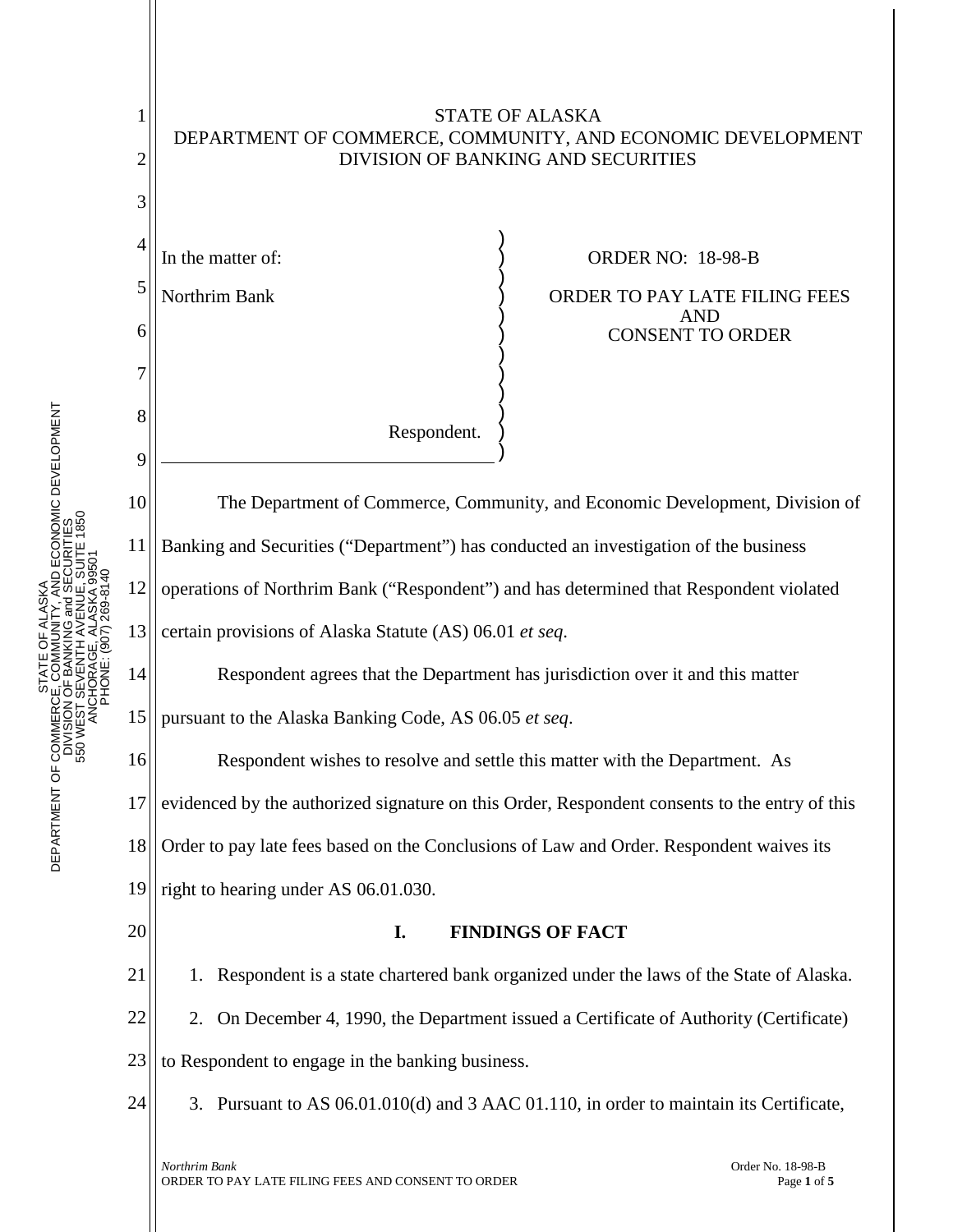8

10

14

1 2 Respondent must submit a semiannual assessment fee to the Department on or before January 31 and July 31 of each year.

3 4 5 6 7 4. Pursuant to AS 06.01.035(h), a report is considered to have been transmitted to the Department when the institution mails the report or payment, properly addressed to the Department and with the proper postage. As a result of an administrative processing error, the respondent mailed its January 31<sup>st</sup> semiannual assessment fee on March 21, 2018, 48 days past the required due date.

## **II. CONCLUSIONS OF LAW**

9 1. Respondent violated AS 06.01.010 and 3 AAC 01.110 by failing to submit the semiannual assessment fee on or before January 31, 2018.

11 12 13 2. Respondent is subject to a penalty under AS 06.01.035(h) for violating AS 06.01.010. Respondent is subject to a penalty of not more than \$100 a day for each day that the assessment fee was late.

## **III. ORDER**

15 16 17 Pursuant to the Alaska Banking Code and on the basis of the Findings of Fact, Conclusions of Law and Respondent's consent to the entry of this Order, the Department ORDERS Respondent to:

18 1. Pay late fees of \$50 per day for each day late under AS 06.01.035 and 3 AAC 01.110.

19 The total for the late Semiannual Assessment is \$2,400.

- 20 //
- 21 //
- 22 //
- 23 //
- 24 //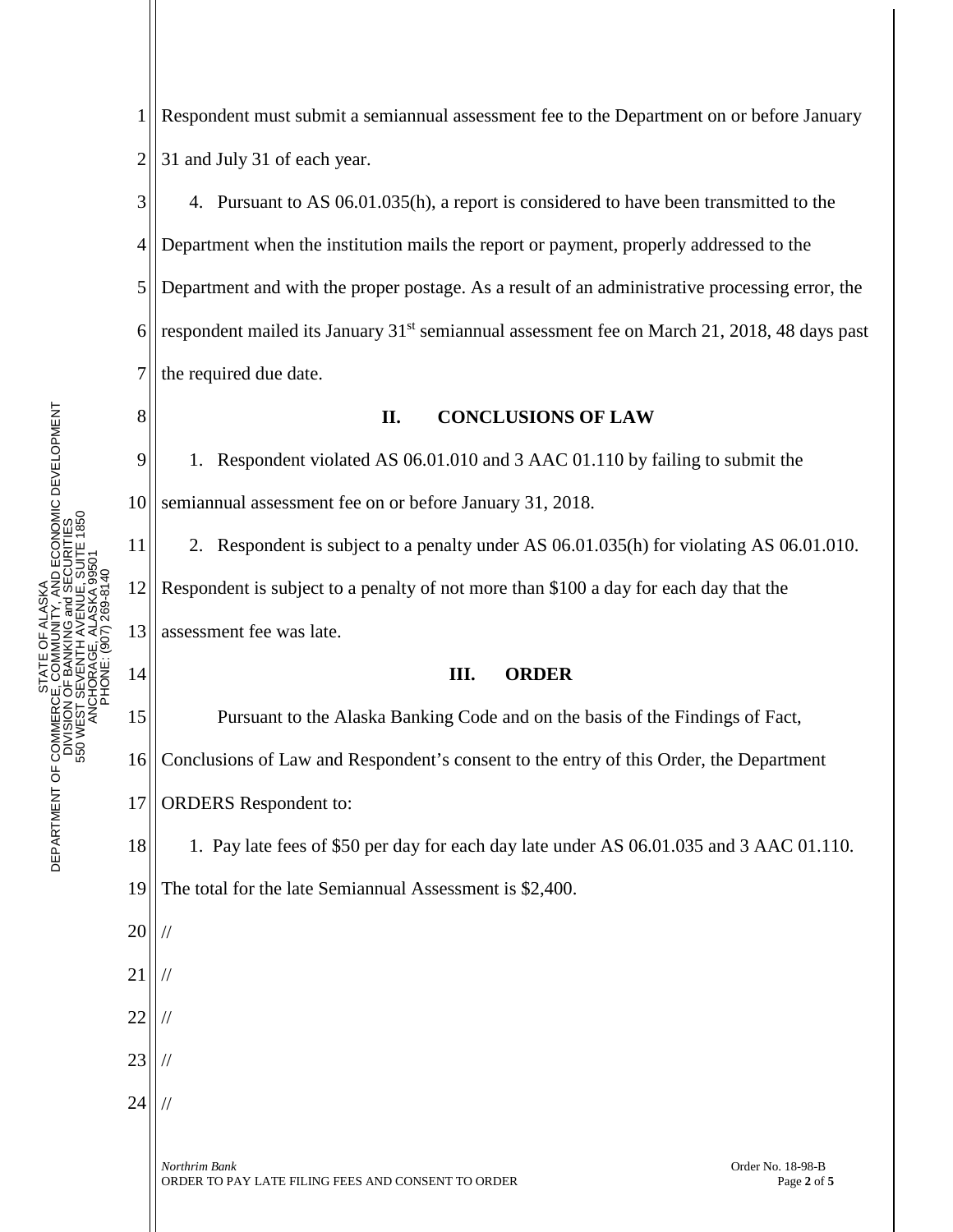

## 2 **IT IS SO ORDERED.**

STATE OF ALASKA DEPARTMENT OF COMMERCE, COMMUNITY, AND ECONOMIC DEVELOPMENT DIVISION OF BANKING and SECURITIES 550 WEST SEVENTH AVENUE, SUITE 1850 ANCHORAGE, ALASKA 99501

STATE C<br>COMM<br>OF BANK

OF ALASKA

LASKA<br>TY, AICONOMIC DEVELOPMENT<br>ENUE, SUITE 1850<br>ENUE, SUITE 1850

SIEN<br>VEIN Ξ ⋖

S

DEPARTMENT OF COMMERCE<br>DIVISION<br>S50 WEST S

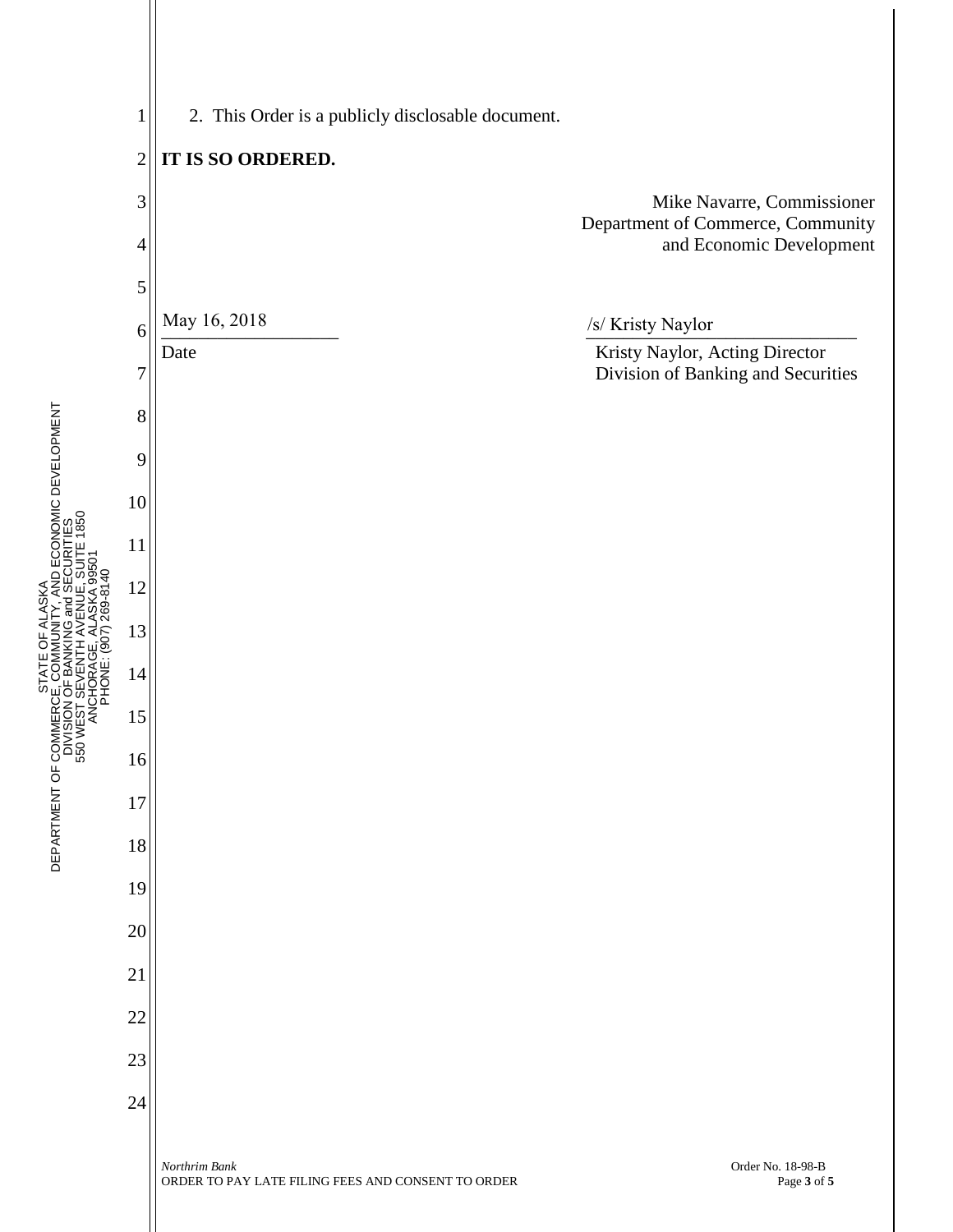| $\mathbf{1}$   | <b>Consent to Entry of Order</b>                                                                        |
|----------------|---------------------------------------------------------------------------------------------------------|
| $\overline{c}$ | I, Jed Ballard, state that I am the Executive Vice President, Chief Financial Officer                   |
| 3              | for Northrim Bank ("Respondent"); that I am authorized to act on its behalf; that I have read           |
| $\overline{4}$ | the foregoing Order; and that I am aware of the right to a hearing and appeal in this matter,           |
| 5              | and have waived the same.                                                                               |
| 6              | Respondent admits to the jurisdiction of the Department of Commerce, Community                          |
| 7              | and Economic Development, Division of Banking and Securities ("Department") and further                 |
| 8              | consents to entry of this Order by the Department as settlement of the issues contained in this         |
| 9              | Order. Respondent admits violation of the Alaska Banking Code.                                          |
| 10             | Respondent understands that the Department reserves the right to take further actions to                |
| 11             | enforce this Order or to take appropriate action upon discovery of other violations of the              |
| 12             | Alaska Banking Code, and that Respondent will fully comply with the terms and conditions of             |
| 13             | this Order, the Alaska Banking Code and associated regulations.                                         |
| 14             | $\frac{1}{2}$                                                                                           |
| 15             | $\frac{1}{2}$                                                                                           |
| 16             | $\frac{1}{2}$                                                                                           |
| 17             | $\frac{1}{2}$                                                                                           |
| 18             | $^{\prime\prime}$                                                                                       |
| 19             | $\prime\prime$                                                                                          |
| 20             |                                                                                                         |
| 21             |                                                                                                         |
| 22             | 77                                                                                                      |
| 23             |                                                                                                         |
| 24             |                                                                                                         |
|                | Order No. 18-98-B<br>Northrim Bank<br>ORDER TO PAY LATE FILING FEES AND CONSENT TO ORDER<br>Page 4 of 5 |